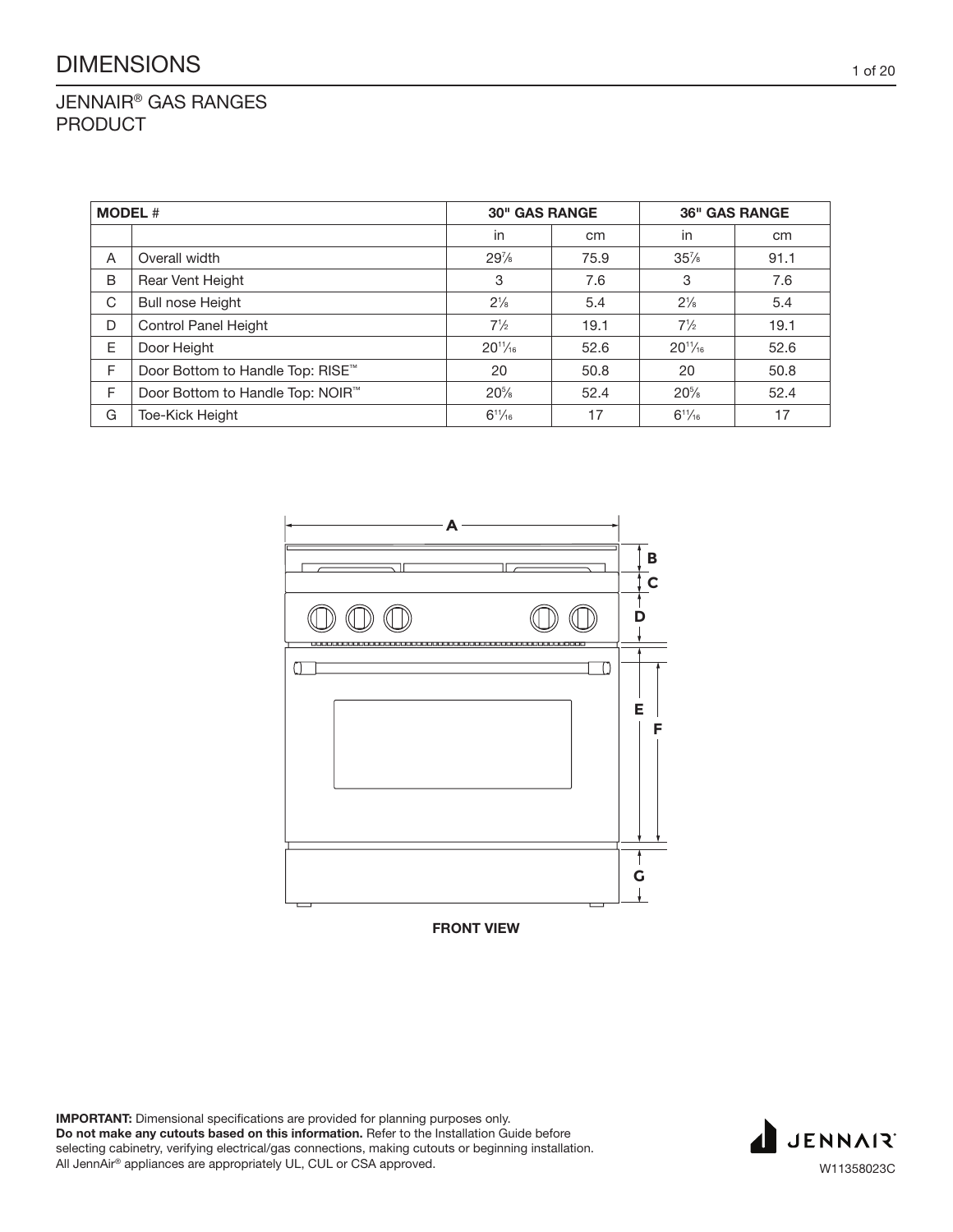JENNAIR® GAS RANGES PRODUCT

| <b>MODEL</b> # |                                      | <b>30"GAS RANGE</b> |       | <b>36" GAS RANGE</b> |       |  |
|----------------|--------------------------------------|---------------------|-------|----------------------|-------|--|
|                |                                      | in                  | cm    | in                   | cm    |  |
| H              | Depth with Control Panel Overhang    | $27^{11}/_{16}$     | 70.3  | $27^{11}/_{16}$      | 70.3  |  |
|                | Depth with Handle: RISE™             | $29^{13}/_{16}$     | 75.7  | $29^{13}/_{16}$      | 75.7  |  |
|                | Depth with Handle: NOIR <sup>™</sup> | $29^{5}/_{16}$      | 74.5  | $29^{5}/_{16}$       | 74.5  |  |
| J              | Depth with Door Fully Open           | $46\frac{1}{2}$     | 118.1 | $46\frac{1}{2}$      | 118.1 |  |



TOP VIEW

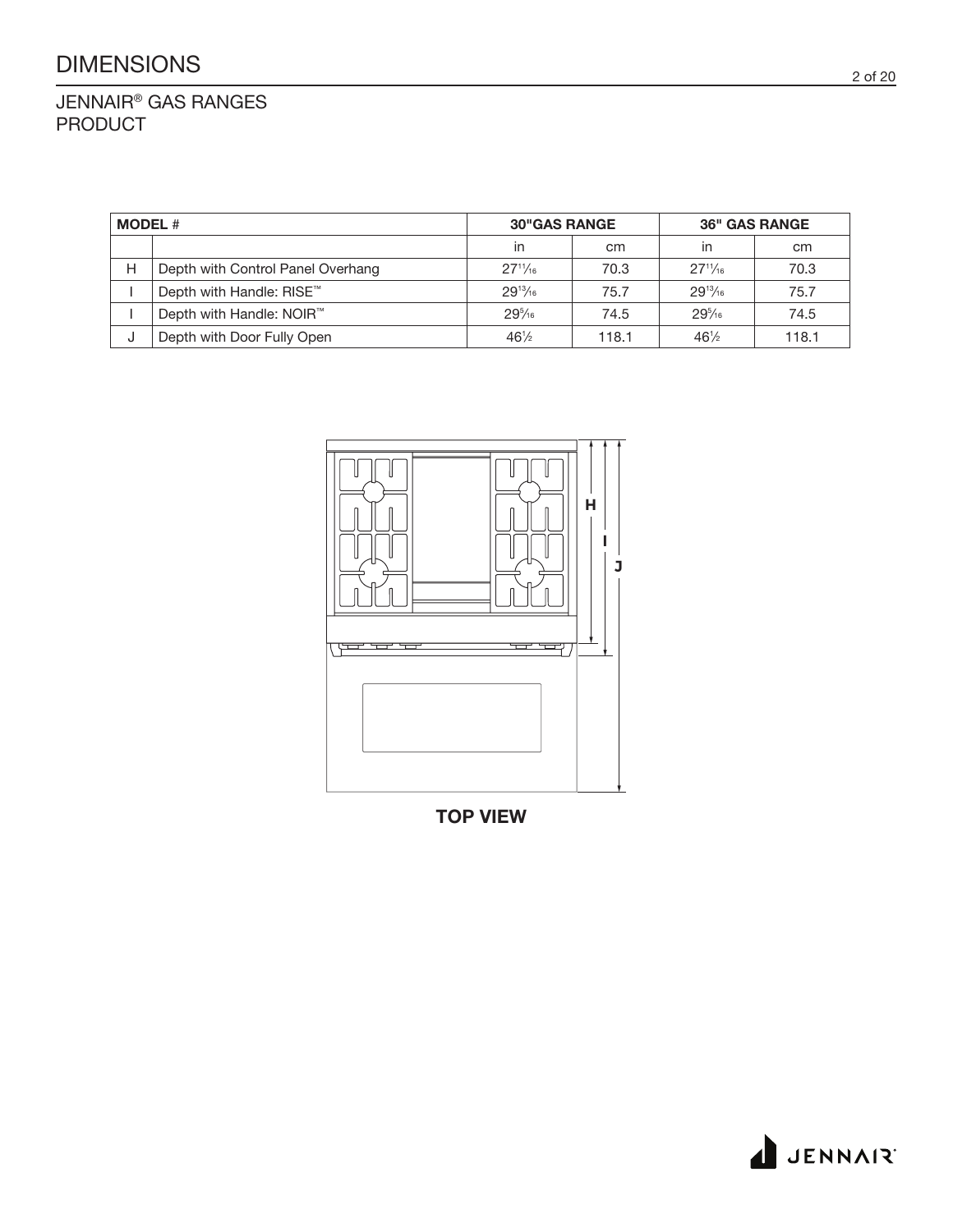JENNAIR® GAS RANGES PRODUCT

| <b>MODEL#</b> |                                              | <b>48" GAS RANGE</b> |       |
|---------------|----------------------------------------------|----------------------|-------|
|               |                                              | in                   | cm    |
| A             | Overall width                                | $47\frac{7}{8}$      | 121.6 |
| B             | <b>Rear Vent Height</b>                      | 3                    | 7.6   |
| C             | <b>Bull nose Height</b>                      | $2^{1/8}$            | 5.4   |
| D             | Control Panel Height                         | $7\frac{1}{2}$       | 19.1  |
| E.            | Door Height                                  | $20^{11}/_{16}$      | 52.5  |
| F             | Door Bottom to Handle Top: RISE™             | 20                   | 50.8  |
| F             | Door Bottom to Handle Top: NOIR <sup>™</sup> | $20\%$               | 52.4  |
| G             | Secondary Oven Door Width                    | $17^{3}/_{4}$        | 45.1  |
| H             | Main Oven Door Width                         | $29\%$               | 75.2  |
|               | <b>Toe-Kick Height</b>                       | $6^{11}/_{16}$       | 17    |

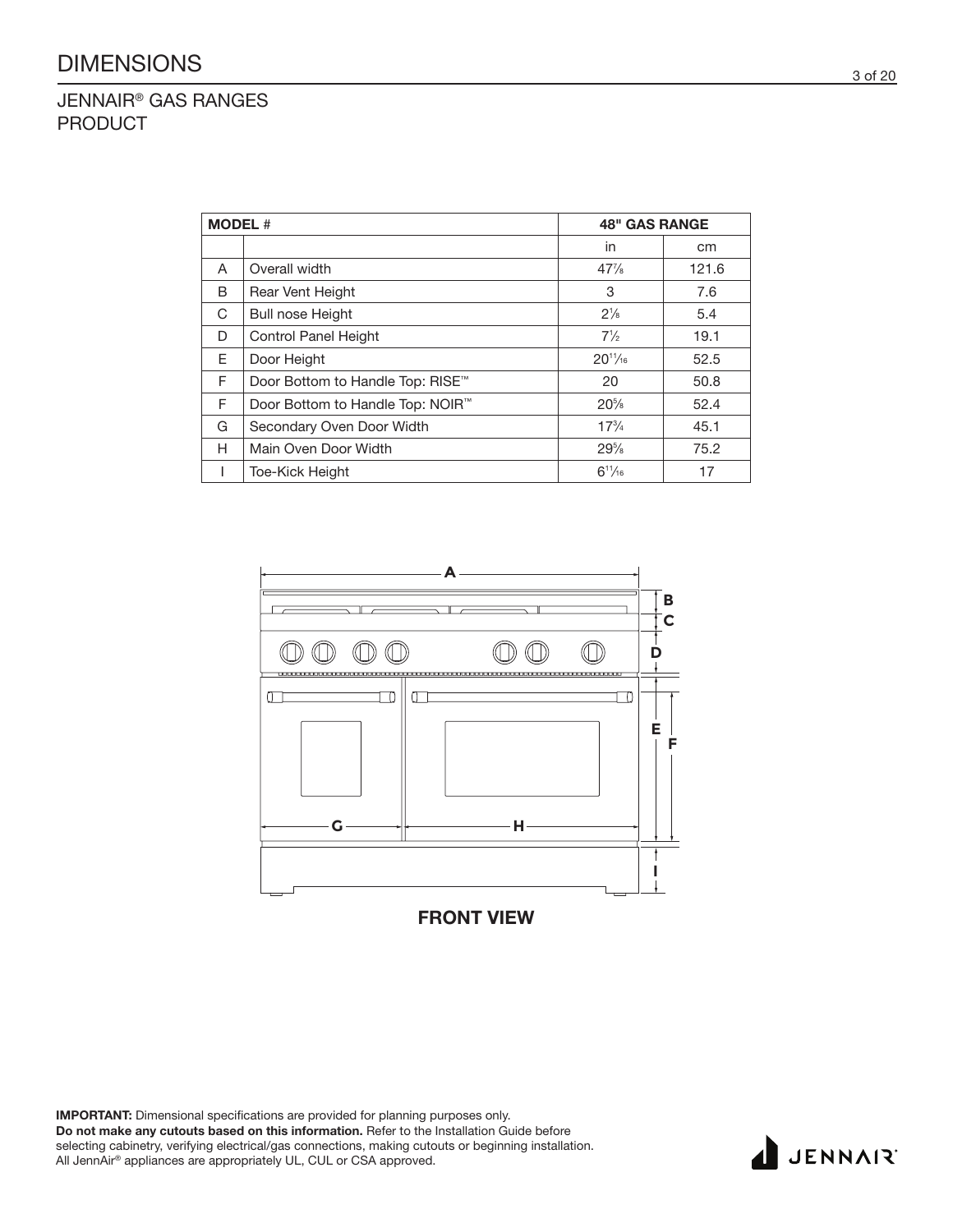JENNAIR® GAS RANGES PRODUCT

| <b>MODEL</b> # |                                       | <b>48" GAS RANGE</b> |       |  |
|----------------|---------------------------------------|----------------------|-------|--|
|                |                                       | in                   | cm    |  |
| J              | Depth with Control Panel Overhang     | $27^{11}/_{16}$      | 70.3  |  |
| K              | Depth with Handles: RISE <sup>™</sup> | $29^{13}/_{16}$      | 75.7  |  |
| K              | Depth with Handles: NOIR <sup>™</sup> | $29^{5}/_{16}$       | 74.5  |  |
|                | Depth with Doors Fully Open           | $46\frac{1}{2}$      | 118.1 |  |



TOP VIEW



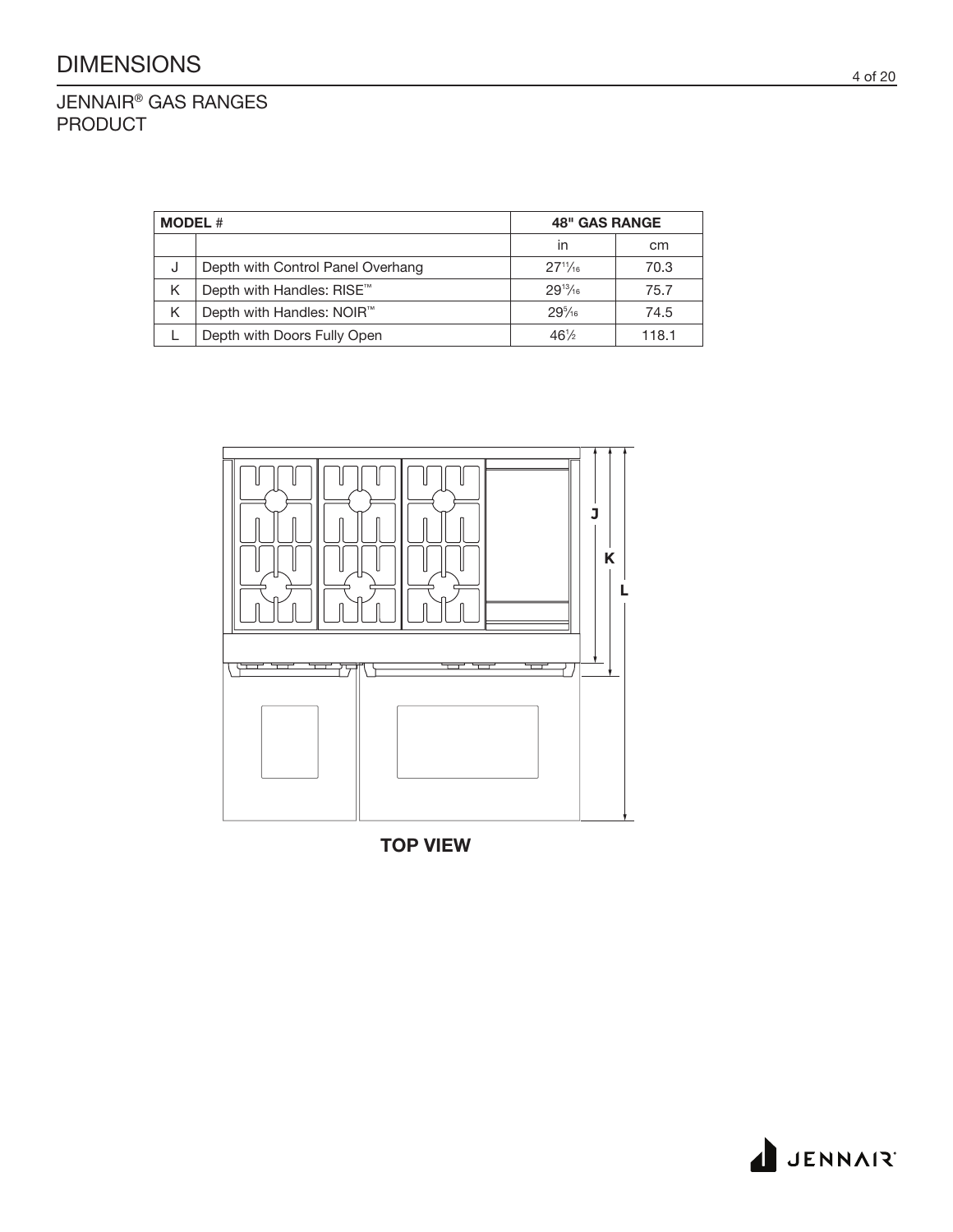### DIMENSIONS 5 of 20

JENNAIR® GAS RANGES PRODUCT

| <b>MODEL #</b> |                                                   | <b>30" GAS RANGE</b> |               | <b>36" GAS RANGE</b> |      | <b>48" GAS RANGE</b> |      |  |
|----------------|---------------------------------------------------|----------------------|---------------|----------------------|------|----------------------|------|--|
|                |                                                   | in                   | <sub>cm</sub> | in                   | cm   | in                   | cm   |  |
| A              | <b>Grates Top Height</b>                          | $37\frac{5}{16}$     | 94.8          | $37\frac{5}{16}$     | 94.8 | $37\frac{5}{16}$     | 94.8 |  |
| B              | Cooking Surface Top Height                        | 36                   | 91.4          | 36                   | 91.4 | 36                   | 91.4 |  |
| C              | Door Top Height                                   | $27^{13}/_{16}$      | 70.6          | $27^{13}/_{16}$      | 70.6 | $27^{13}/_{16}$      | 70.6 |  |
| D              | Handle Top Height: RISE™                          | 27                   | 68.6          | 27                   | 68.6 | 27                   | 68.6 |  |
| D              | Handle Top Height: NOIR <sup>™</sup>              | $27\%$               | 70.2          | $27\%$               | 70.2 | $27\%$               | 70.2 |  |
| E.             | Toe-Kick Height                                   | $6^{11}/_{16}$       | 17            | $6^{11}/_{16}$       | 17   | $6^{11}/_{16}$       | 17   |  |
| L.             | Height to Top of 9" Stainless<br>Steel Backsplash | $38\frac{3}{4}$      | 98.4          | $38\frac{3}{4}$      | 98.4 | $38\frac{3}{4}$      | 98.4 |  |



IMPORTANT: Minimum height dimensions are at the lowest point of the height adjustment range. When the leveling legs are fully extended, all heights have  $1\frac{3}{4}$ " (4.4 cm) of added height.

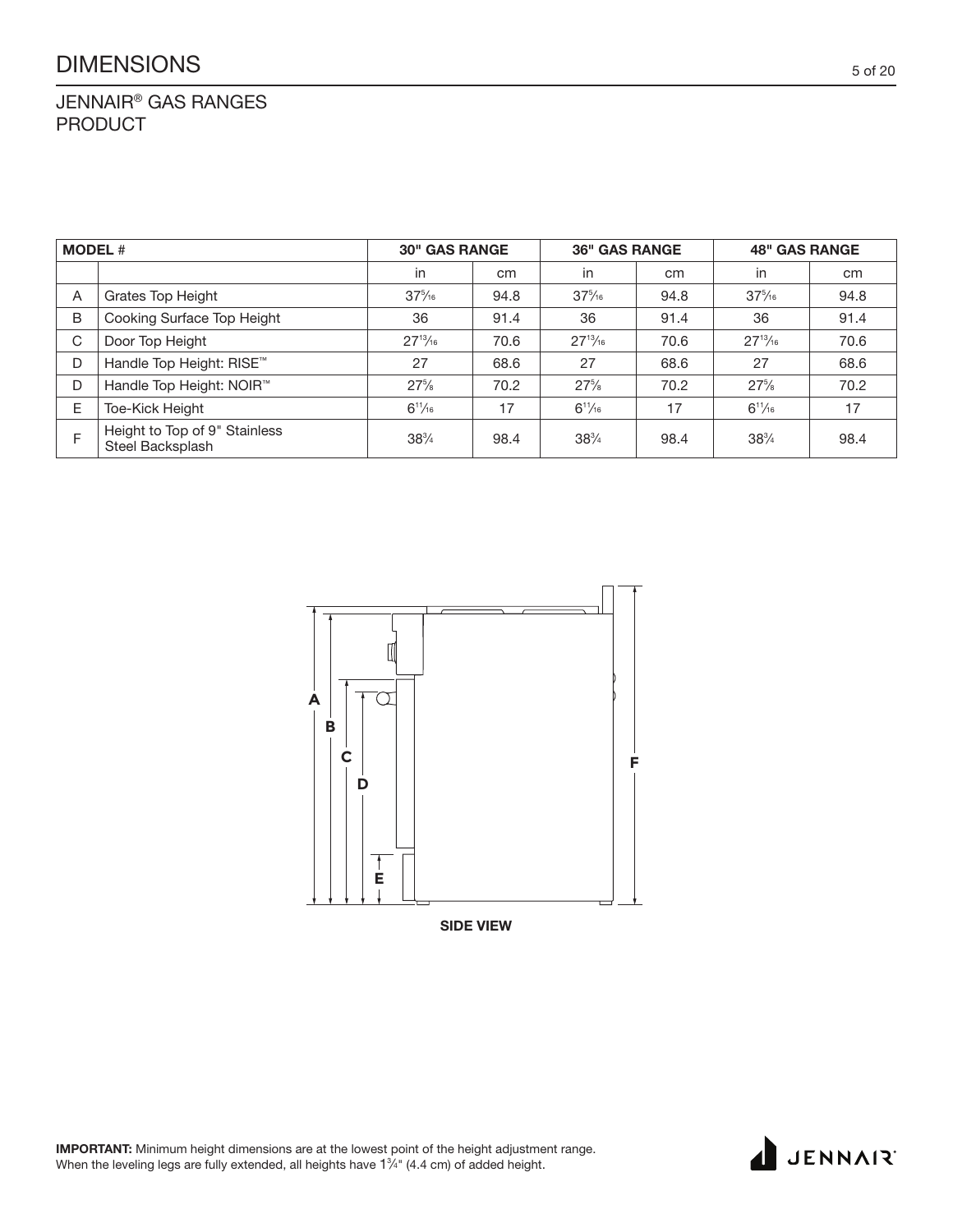# DIMENSIONS 6 of 20

#### JENNAIR® GAS RANGES PRODUCT

| <b>MODEL#</b> |                                   | <b>30" GAS RANGE</b> |       | <b>36" GAS RANGE</b> |       | <b>48" GAS RANGE</b> |       |
|---------------|-----------------------------------|----------------------|-------|----------------------|-------|----------------------|-------|
|               |                                   | in                   | cm    | in                   | cm    | in                   | cm    |
| G             | Depth with Door Fully Open        | $46\frac{1}{2}$      | 118.1 | $46\frac{1}{2}$      | 118.1 | $46\frac{1}{2}$      | 118.1 |
| H             | Depth with Handle: RISE™          | $29^{13}/_{16}$      | 75.7  | $29^{13}/_{16}$      | 75.7  | $29^{13}/_{16}$      | 75.7  |
| H             | Depth with Handle: NOIR™          | $29^{5}/_{16}$       | 74.5  | $29^{5}/_{16}$       | 74.5  | $29^{5}/_{16}$       | 74.5  |
|               | Depth with Control Panel Overhang | $27^{11}/_{16}$      | 70.3  | $27^{11}/_{16}$      | 70.3  | $27^{11}/_{16}$      | 70.3  |
| J             | Rear Vent Depth                   | $2^{1/4}$            | 5.7   | $2\frac{1}{4}$       | 5.7   | $2^{1/4}$            | 5.7   |
| K             | Depth to Toe-Kick with Door       | $26\frac{3}{8}$      | 67    | $26\%$               | 67    | $26\%$               | 67    |
|               | Depth with RISE <sup>™</sup> Door | $27^{1/4}$           | 69.2  | $27\frac{1}{4}$      | 69.2  | $27\frac{1}{4}$      | 69.2  |
|               | Depth with NOIR <sup>™</sup> Door | $27^{1/4}$           | 69.2  | $27\frac{1}{4}$      | 69.2  | $27\frac{1}{4}$      | 69.2  |



SIDE VIEW

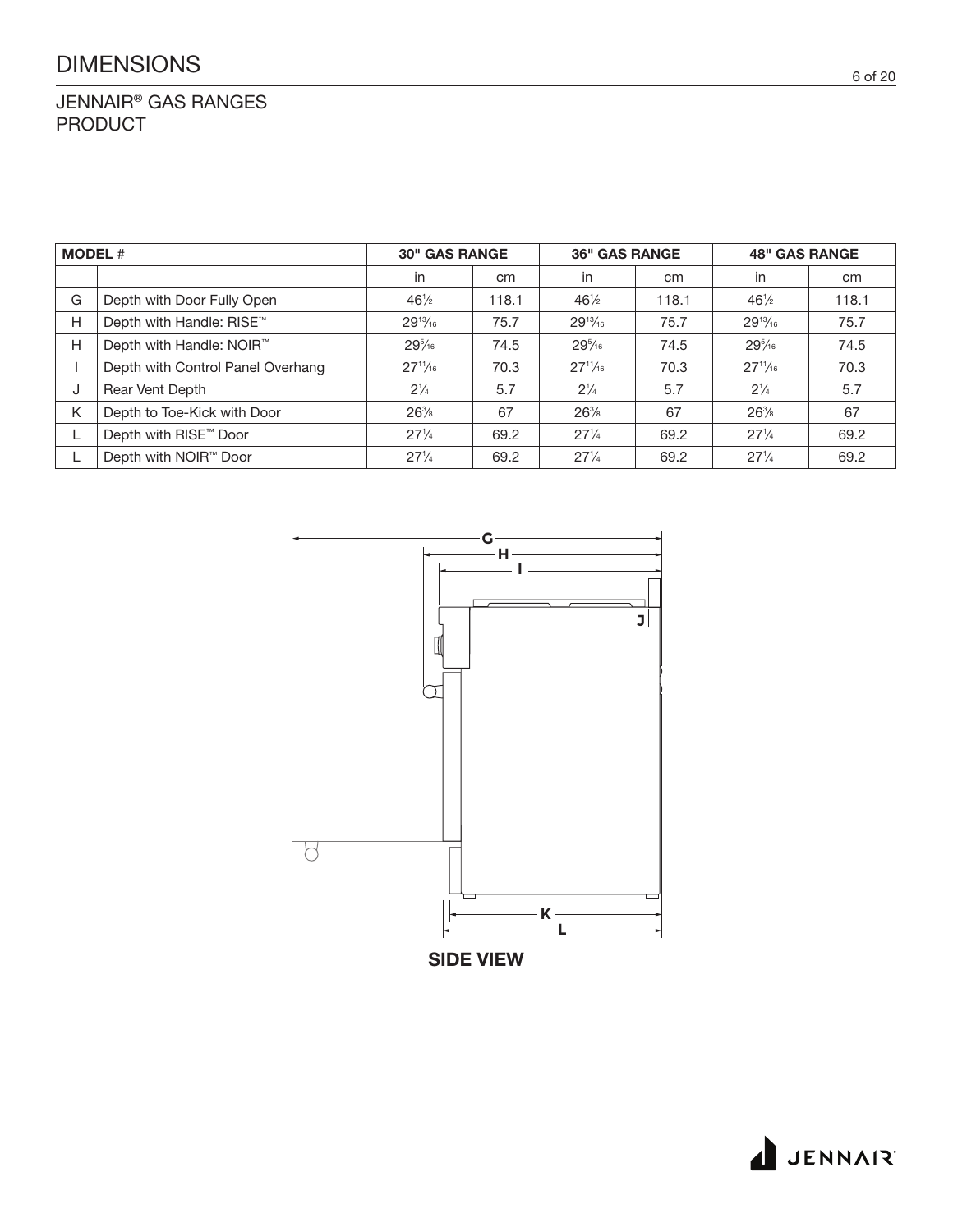# DIMENSIONS 7 of 20

Ī

#### JENNAIR® GAS RANGES OPENING AND CLEARANCE

| <b>MODEL#</b> |                                                   | <b>30" GAS RANGE</b> |           | <b>36" GAS RANGE</b><br><b>48" GAS RANGE</b> |           |             |           |
|---------------|---------------------------------------------------|----------------------|-----------|----------------------------------------------|-----------|-------------|-----------|
|               |                                                   | in $(min.)$          | cm (min.) | in $(min.)$                                  | cm (min.) | in $(min.)$ | cm (min.) |
| A             | Combustible Area Above<br>Cooking Surface Width   | 30                   | 76.2      | 36                                           | 91.4      | 48          | 121.9     |
| $B^*$         | Bottom of Cabinet Height<br>Above Cooking Surface | 42                   | 106.7     | 58                                           | 147.3     | 58          | 147.3     |
| C             | Bottom of Cabinet Height<br>Above Countertop      | 18                   | 45.7      | 18                                           | 45.7      | 18          | 45.7      |
| D             | Distance to Fixed Wall or<br>Combustible Material | 12                   | 30.5      | 12                                           | 30.5      | 12          | 30.5      |
| E.            | Opening Width                                     | 30                   | 76.2      | 36                                           | 91.4      | 48          | 121.9     |

\*If installing a hood or hood liner above the range, follow the hood or hood liner instructions for dimensional clearances above the cooking surface.



FRONT VIEW

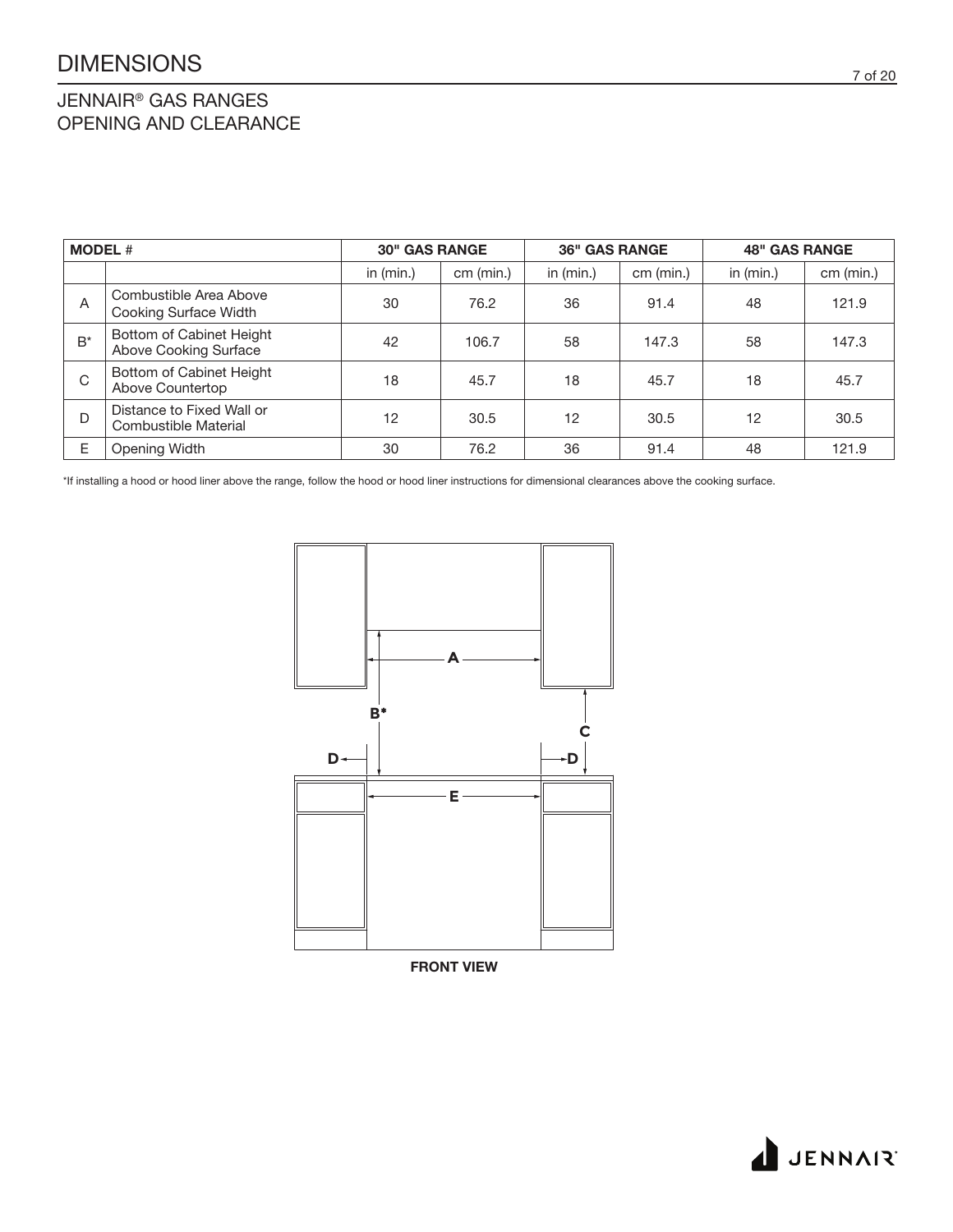#### JENNAIR® GAS RANGES OPENING AND CLEARANCE

|       | <b>MODEL</b> #                                   |                | <b>30" GAS RANGE</b> | <b>36" GAS RANGE</b> |           | <b>48" GAS RANGE</b> |           |
|-------|--------------------------------------------------|----------------|----------------------|----------------------|-----------|----------------------|-----------|
|       |                                                  | in.            | cm                   | in                   | cm        | $\mathsf{I}$         | cm        |
|       | Upper Cabinet Depth                              | $13 \ (max.)$  | 33 (max.)            | $13$ (max.)          | 33 (max.) | $13$ (max.)          | 33 (max.) |
| $G^*$ | Distance to Fixed Wall or<br>Combustile Material | $1\frac{1}{2}$ | 3.8                  | $1\frac{1}{2}$       | 3.8       | $1\frac{1}{2}$       | 3.8       |

\*If the back wall is constructed of a combustible material and a backsplash is not installed, a 1<sup>1</sup>/2" (3.8 cm) minimum clearance is required.



SIDE VIEW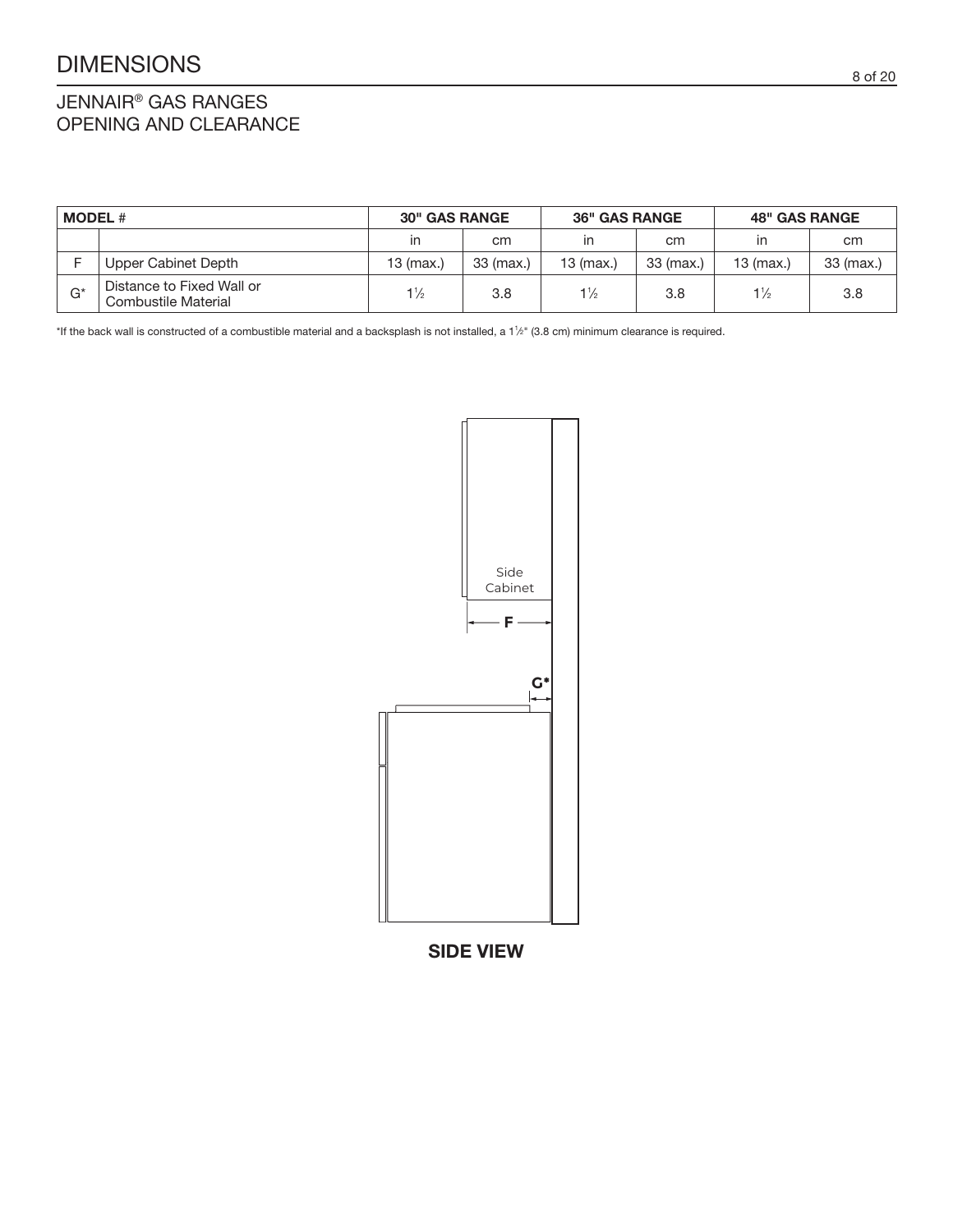#### JENNAIR® GAS RANGES ELECTRICAL REQUIREMENTS

| <b>MODEL</b> # |                               | <b>30" GAS RANGE</b> |      | <b>36" GAS RANGE</b> |      | <b>48" GAS RANGE</b> |       |
|----------------|-------------------------------|----------------------|------|----------------------|------|----------------------|-------|
|                |                               | <sub>in</sub>        | cm   | in                   | cm   | in                   | cm    |
| Α              | Electrical Zone Width         | 22                   | 55.9 | 28                   | 71.1 | 40                   | 101.6 |
| B              | <b>Electrical Zone Height</b> | 15                   | 38.1 | 15                   | 38.1 | 15                   | 38.1  |
| С              | Electrical Zone Depth         |                      | 12.7 |                      | 12.7 |                      | 12.7  |

#### ELECTRIC REQUIREMENTS CHECKLIST

 $\blacktriangleright$  A 240 V, 60 Hz, AC only 15 A, fused

- grounded circuit is required.
- A dedicated circuit is recommended.

### WIDTH TO ELECTRICAL CONDUIT **A**



BACK VIEW

#### RECOMMENDED ELECTRICAL ZONE



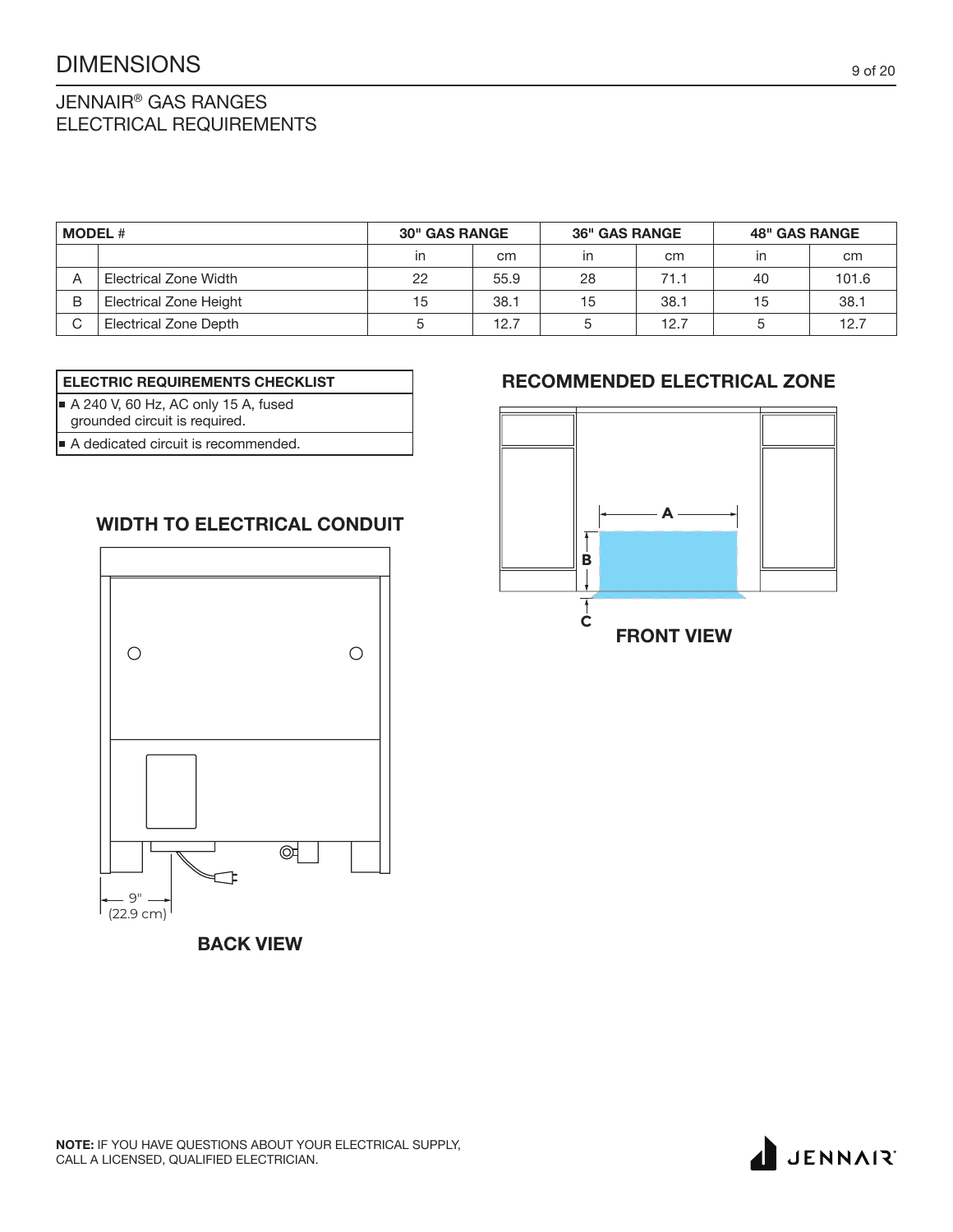### DIMENSIONS 10 of 20

JENNAIR® GAS RANGES GAS REQUIREMENTS

| <b>MODEL #</b> |                                              |            |      |                 | 30" DUAL-FUEL RANGE   36" DUAL-FUEL RANGE<br><b>48" DUAL-FUEL RANGE</b> |            |      |
|----------------|----------------------------------------------|------------|------|-----------------|-------------------------------------------------------------------------|------------|------|
|                |                                              | in         | cm   | in              | cm                                                                      | in         | cm   |
| A              | Gas Opening Width                            | 3          | 7.6  | 11              | 28                                                                      | 21         | 53.3 |
| B              | Gas Opening Height                           | 3          | 7.6  |                 | 7.6                                                                     | 3          | 7.6  |
| C              | Gas Opening Depth                            | 5          | 12.7 |                 | 12.7                                                                    | 5          | 12.7 |
| D              | Distance from Side Cabinet<br>to Gas Opening | 9          | 22.9 | 9               | 22.9                                                                    | 9          | 22.9 |
| F              | Width to Gas Inlet                           | $12^{3}/4$ | 32.4 | $12\frac{3}{4}$ | 32.4                                                                    | $12^{3}/4$ | 32.4 |

RECOMMENDED GAS ZONE WIDTH TO GAS INLET



FRONT VIEW



BACK VIEW

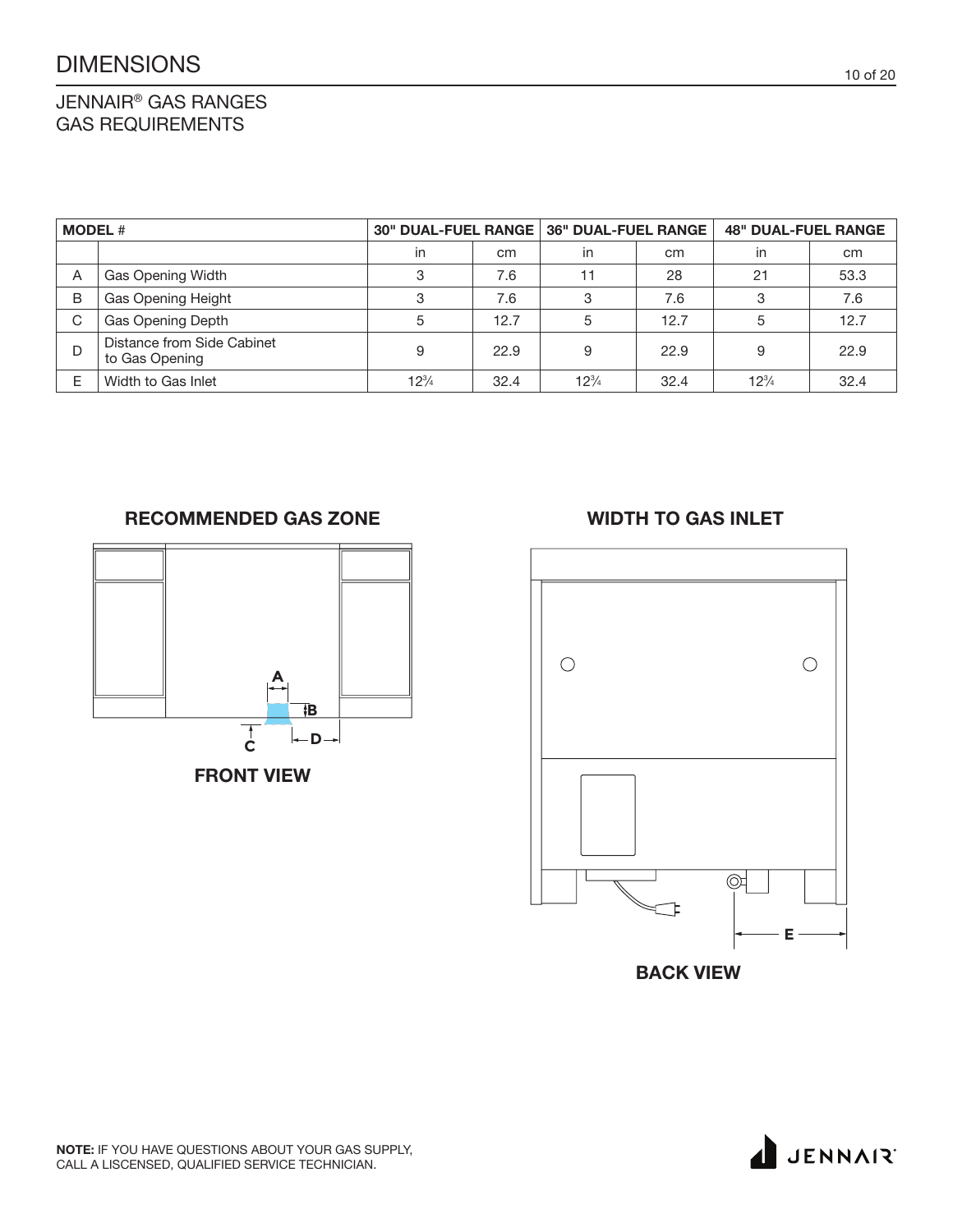CUISINIÈRES À GAZ JENNAIR®

|   | <b>NO DE MODÈLE</b>                                       | <b>CUISINIÈRE À GAZ</b><br><b>DE 30 PO</b> |      | <b>CUISINIÈRE À GAZ</b><br><b>DE 36 PO</b> |      |
|---|-----------------------------------------------------------|--------------------------------------------|------|--------------------------------------------|------|
|   |                                                           | po                                         | cm   | po                                         | cm   |
| A | Largeur totale                                            | $29\frac{7}{8}$                            | 75,9 | $35^{7}/s$                                 | 91,1 |
| B | Hauteur de l'orifice d'évacuation                         | 3                                          | 7,6  | 3                                          | 7,6  |
| C | Hauteur du bord arrondi                                   | $2^{1/8}$                                  | 5,4  | $2^{1/8}$                                  | 5,4  |
| D | Hauteur du panneau de commande                            | $7^{1/2}$                                  | 19,1 | $7^{1/2}$                                  | 19,1 |
| E | Hauteur de la porte                                       | $20^{11}/_{16}$                            | 52,6 | $20^{11}/_{16}$                            | 52,6 |
| F | Bas de la porte au haut de la poignée : RISE™             | 20                                         | 50,8 | 20                                         | 50,8 |
| F | Bas de la porte au haut de la poignée : NOIR <sup>™</sup> | $20^{5}/s$                                 | 52,4 | $20^{5}/s$                                 | 52,4 |
| G | Hauteur de la plinthe                                     | $6^{11}/_{16}$                             | 17   | $6^{11}/_{16}$                             | 17   |



VUE AVANT

IMPORTANT : Les spécifications dimensionnelles sont fournies uniquement à des fins de planification. Ne faire aucune découpe sur la base de cette information. Se référer au Guide d'installation avant de choisir une armoire, de vérifier les connexions électriques/au gaz, d'effectuer des découpes ou de commencer l'installation. Tous les appareils JennAir® sont homologués UL, CUL ou CSA.

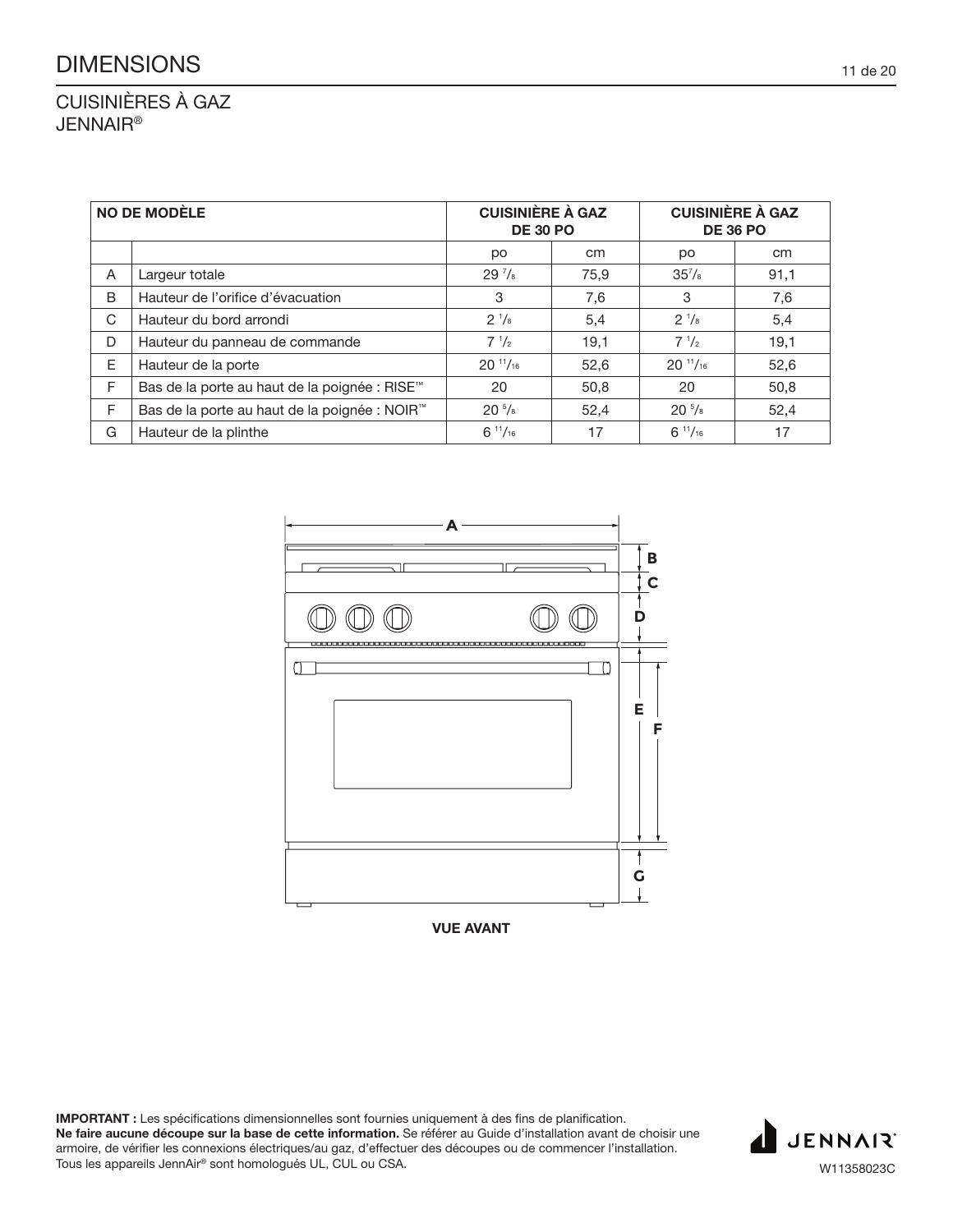CUISINIÈRES À GAZ JENNAIR®

| <b>NO DE MODÈLE</b> |                                                 | <b>CUISINIÈRE À GAZ</b><br><b>DE 30 PO</b> |      | <b>CUISINIÈRE À GAZ</b><br><b>DE 36 PO</b> |       |
|---------------------|-------------------------------------------------|--------------------------------------------|------|--------------------------------------------|-------|
|                     |                                                 | po                                         | cm.  | po                                         | cm    |
| Н                   | Profondeur avec tableau de commande qui dépasse | $27^{11}/_{16}$                            | 70,3 | $27^{11}/_{16}$                            | 70,3  |
|                     | Profondeur avec poignée : RISE™                 | $29^{13}/_{16}$                            | 75.7 | $29^{13}/_{16}$                            | 75,7  |
|                     | Profondeur avec poignée : NOIR™                 | $29^{5}/_{16}$                             | 74.5 | $29^{5}/_{16}$                             | 74,5  |
|                     | Profondeur avec porte complètement ouverte      | $46 \frac{1}{2}$<br>118.1                  |      | $46^{1/2}$                                 | 118,1 |

![](_page_11_Figure_3.jpeg)

VUE DU DESSUS

![](_page_11_Picture_6.jpeg)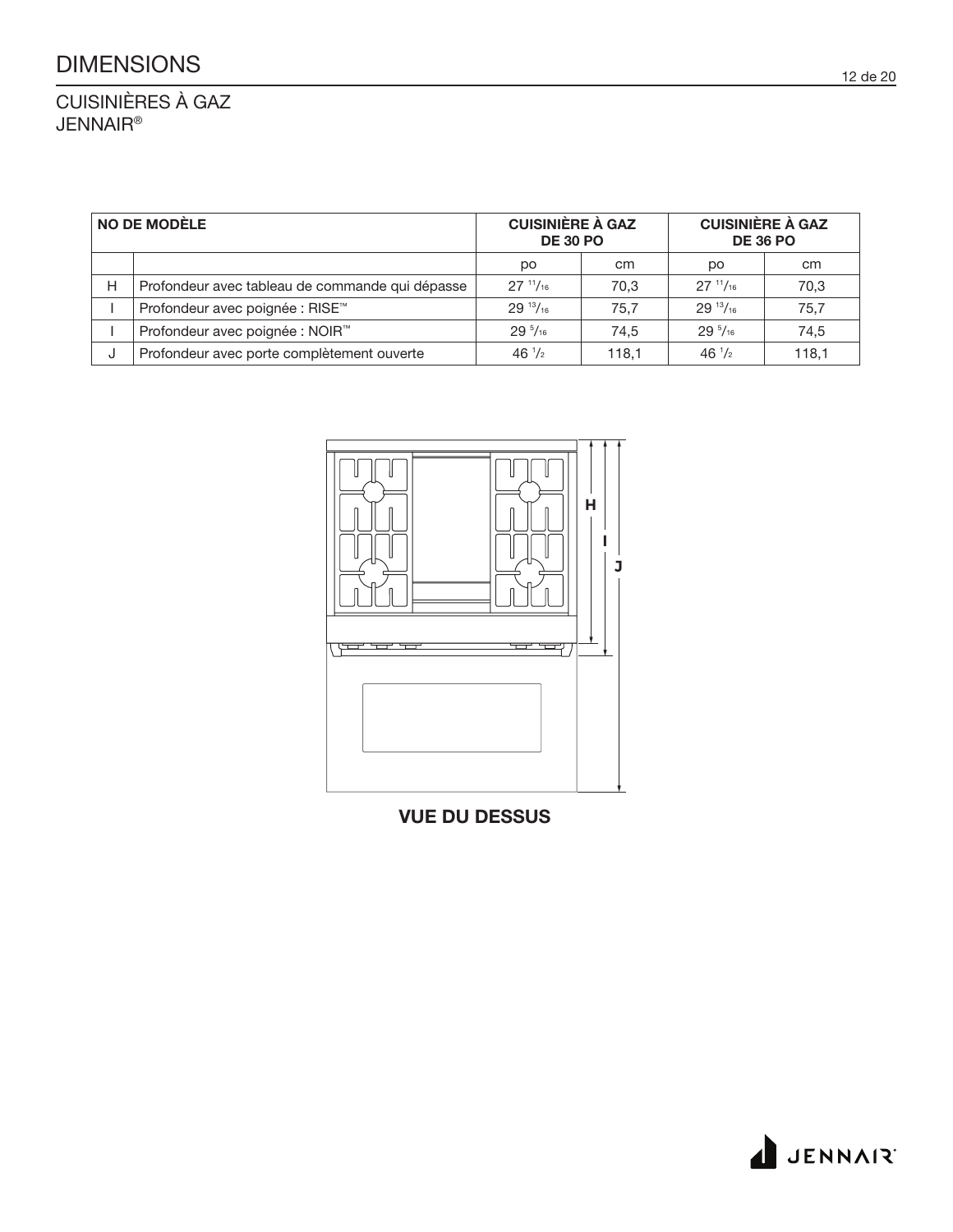CUISINIÈRES À GAZ JENNAIR®

|    | <b>NO DE MODÈLE</b>                                       | <b>CUISINIÈRE À GAZ</b><br><b>DE 48 PO</b> |       |
|----|-----------------------------------------------------------|--------------------------------------------|-------|
|    |                                                           | po                                         | cm    |
| A  | Largeur totale                                            | $47^{7}/_8$                                | 121,6 |
| B. | Hauteur de l'orifice d'évacuation                         | 3                                          | 7,6   |
| C  | Hauteur du bord arrondi                                   | $2^{1/8}$                                  | 5,4   |
| D  | Hauteur du panneau de commande                            | $7 \frac{1}{2}$                            | 19,1  |
| E. | Hauteur de la porte                                       | $20^{11}/_{16}$                            | 52,5  |
| F. | Bas de la porte au haut de la poignée : RISE <sup>™</sup> | 20                                         | 50,8  |
| F. | Bas de la porte au haut de la poignée : NOIR™             | $20^{5}/s$                                 | 52,4  |
| G  | Largeur de la porte secondaire du four                    | $17^{3}/_{4}$                              | 45,1  |
| H  | Largeur de la porte principale du four                    | $29^{5}/s$                                 | 75,2  |
|    | Hauteur de la plinthe                                     | $6^{11}/_{16}$                             | 17    |

![](_page_12_Figure_3.jpeg)

IMPORTANT : Les spécifications dimensionnelles sont fournies uniquement à des fins de planification. Ne faire aucune découpe sur la base de cette information. Se référer au Guide d'installation avant de choisir une armoire, de vérifier les connexions électriques/au gaz, d'effectuer des découpes ou de commencer l'installation. Tous les appareils JennAir® sont homologués UL, CUL ou CSA.

![](_page_12_Picture_5.jpeg)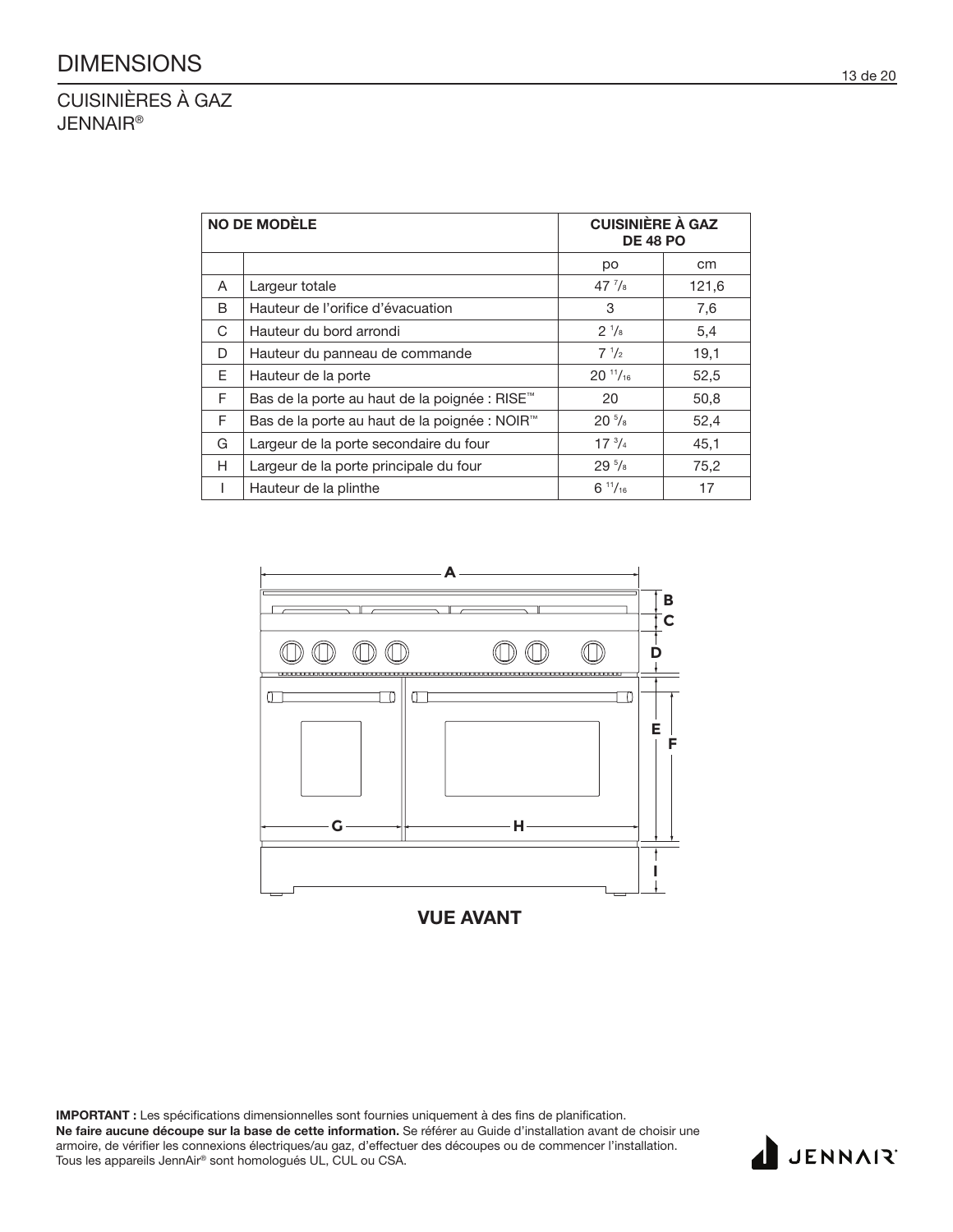# DIMENSIONS 14 de 20

CUISINIÈRES À GAZ JENNAIR®

|   | <b>NO DE MODÈLE</b>                             | <b>CUISINIÈRE À GAZ</b><br><b>DE 48 PO</b> |       |
|---|-------------------------------------------------|--------------------------------------------|-------|
|   |                                                 | po                                         | cm    |
| J | Profondeur avec tableau de commande qui dépasse | $27^{11}/_{16}$                            | 70,3  |
| K | Profondeur avec poignées : RISE™                | $29^{13}/_{16}$                            | 75,7  |
| K | Profondeur avec poignées : NOIR™                | $29^{5}/_{16}$                             | 74.5  |
|   | Profondeur avec portes complètement ouvertes    | $46 \frac{1}{2}$                           | 118,1 |

![](_page_13_Figure_3.jpeg)

VUE DU DESSUS

![](_page_13_Picture_6.jpeg)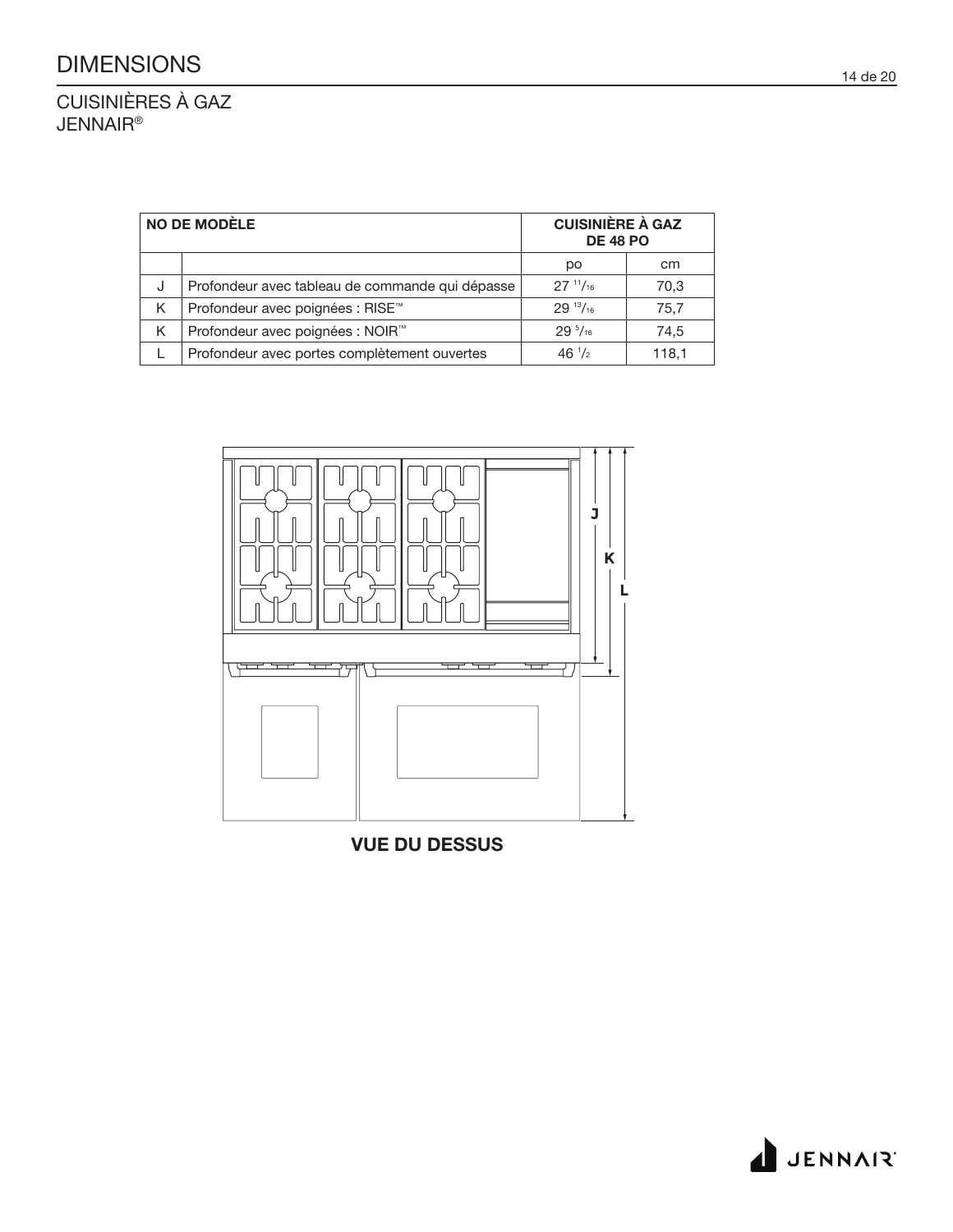### DIMENSIONS 15 de 20

CUISINIÈRES À GAZ JENNAIR®

| <b>NO DE MODÈLE</b> |                                                                  | <b>CUISINIÈRE À GAZ</b><br><b>DE 30 PO</b> |      | <b>CUISINIÈRE À GAZ</b><br><b>DE 36 PO</b> |      | <b>CUISINIÈRE À GAZ</b><br><b>DE 48 PO</b> |      |
|---------------------|------------------------------------------------------------------|--------------------------------------------|------|--------------------------------------------|------|--------------------------------------------|------|
|                     |                                                                  | po                                         | cm   | po                                         | cm   | po                                         | cm   |
| A                   | Hauteur du dessus des grilles                                    | $37^{5}/_{16}$                             | 94,8 | $37 \frac{5}{16}$                          | 94,8 | $37^{5}/_{16}$                             | 94,8 |
| B                   | Hauteur du dessus de la surface de cuisson                       | 36                                         | 91,4 | 36                                         | 91,4 | 36                                         | 91,4 |
| C                   | Hauteur du dessus de la porte                                    | $27^{13}/_{16}$                            | 70.6 | $27^{13}/_{16}$                            | 70,6 | $27^{13}/_{16}$                            | 70,6 |
| D                   | Hauteur du dessus de la poignée : RISE™                          | 27                                         | 68,6 | 27                                         | 68,6 | 27                                         | 68,6 |
| D                   | Hauteur du dessus de la poignée : NOIR™                          | $27^{5}/s$                                 | 70.2 | $27^{5}/s$                                 | 70,2 | $27^{5}/s$                                 | 70,2 |
| E                   | Hauteur de la plinthe                                            | $6^{11}/_{16}$                             | 17   | $6^{11}/_{16}$                             | 17   | $6^{11}/_{16}$                             | 17   |
| E                   | Hauteur jusqu'au haut du dosseret en acier<br>inoxydable de 9 po | $38^{3}/4$                                 | 98,4 | $38^{3}/4$                                 | 98,4 | $38^{3}/_{4}$                              | 98,4 |

![](_page_14_Figure_3.jpeg)

IMPORTANT : Les dimensions de hauteur minimum sont indiquées au point le plus bas de l'ajustement de hauteur de la cuisinière. Lorsque les pieds de nivellement sont à leur extension maximum, toutes les hauteurs sont augmentées de 1 $\%$  po (4,4 cm).

![](_page_14_Picture_5.jpeg)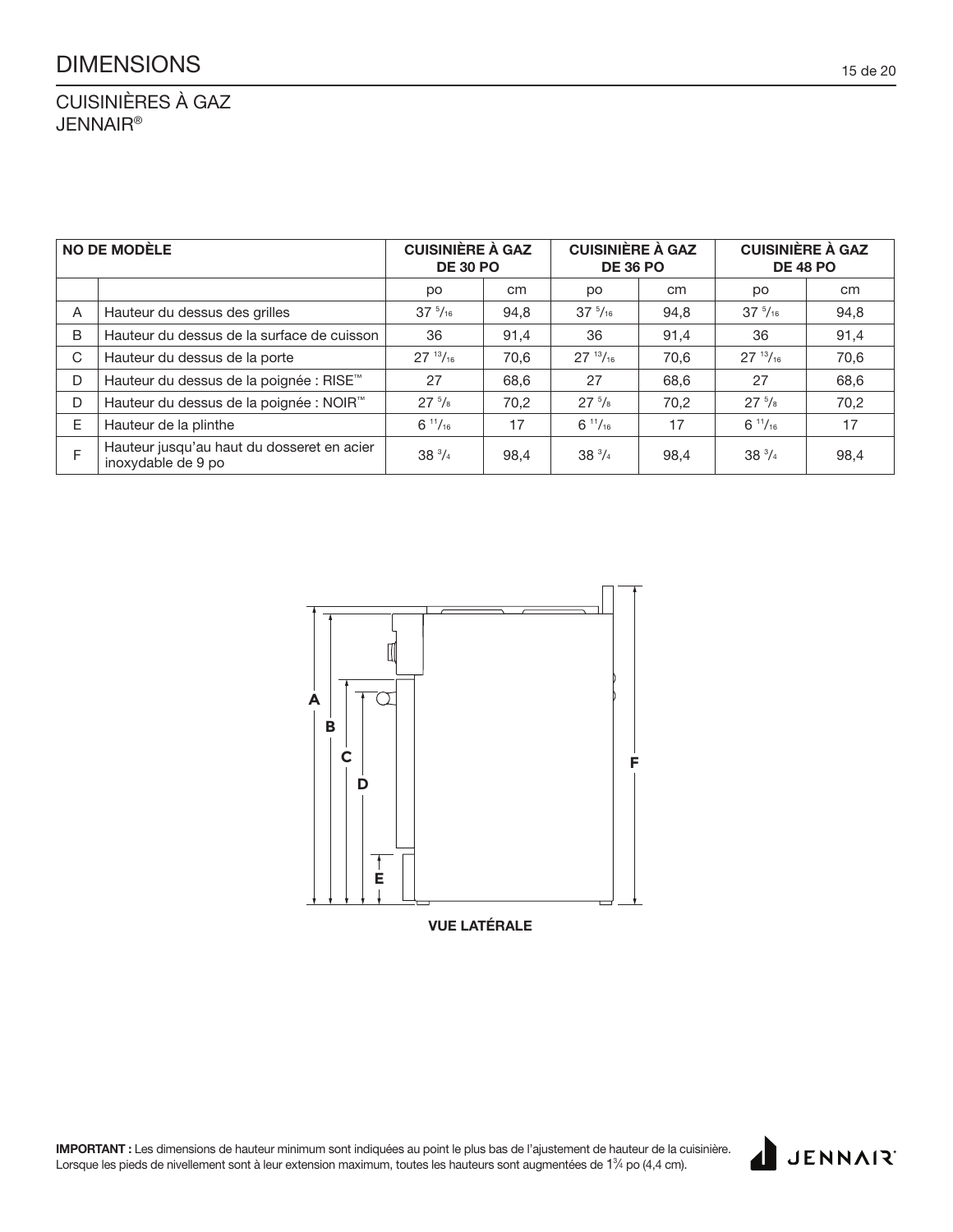# DIMENSIONS 16 de 20

CUISINIÈRES À GAZ JENNAIR®

| <b>NO DE MODÈLE</b> |                                                    | <b>CUISINIÈRE À GAZ</b><br><b>DE 30 PO</b> |       | <b>CUISINIÈRE À GAZ</b><br><b>DE 36 PO</b> |       | <b>CUISINIÈRE À GAZ</b><br><b>DE 48 PO</b> |       |
|---------------------|----------------------------------------------------|--------------------------------------------|-------|--------------------------------------------|-------|--------------------------------------------|-------|
|                     |                                                    | po                                         | cm    | po                                         | cm    | po                                         | cm    |
| G                   | Profondeur avec porte complètement<br>ouverte      | $46 \frac{1}{2}$                           | 118.1 | $46^{1/2}$                                 | 118,1 | $46^{1/2}$                                 | 118.1 |
| H                   | Profondeur avec poignée : RISE™                    | $29^{13}/_{16}$                            | 75,7  | $29^{13}/_{16}$                            | 75,7  | $29^{13}/_{16}$                            | 75,7  |
| H                   | Profondeur avec poignée : NOIR <sup>™</sup>        | $29^{5}/_{16}$                             | 74,5  | $29^{5}/_{16}$                             | 74,5  | $29^{5}/_{16}$                             | 74,5  |
|                     | Profondeur avec tableau de commande<br>qui dépasse | $27^{11}/_{16}$                            | 70,3  | $27^{11}/_{16}$                            | 70.3  | $27^{11}/_{16}$                            | 70,3  |
| J                   | Profondeur de l'orifice d'évacuation               | $2^{1/4}$                                  | 5,7   | $2^{1/4}$                                  | 5,7   | $2^{1/4}$                                  | 5,7   |
| K                   | Profondeur à la plinthe avec la porte              | $26\frac{3}{8}$                            | 67    | $26\frac{3}{8}$                            | 67    | $26\frac{3}{8}$                            | 67    |
| L                   | Profondeur avec porte RISE™                        | $27^{1/4}$                                 | 69,2  | $27^{1/4}$                                 | 69,2  | $27 \frac{1}{4}$                           | 69,2  |
|                     | Profondeur avec porte NOIR <sup>™</sup>            | $27^{1/4}$                                 | 69,2  | $27^{1/4}$                                 | 69,2  | $27^{1/4}$                                 | 69,2  |

![](_page_15_Figure_3.jpeg)

VUE LATÉRALE

![](_page_15_Picture_5.jpeg)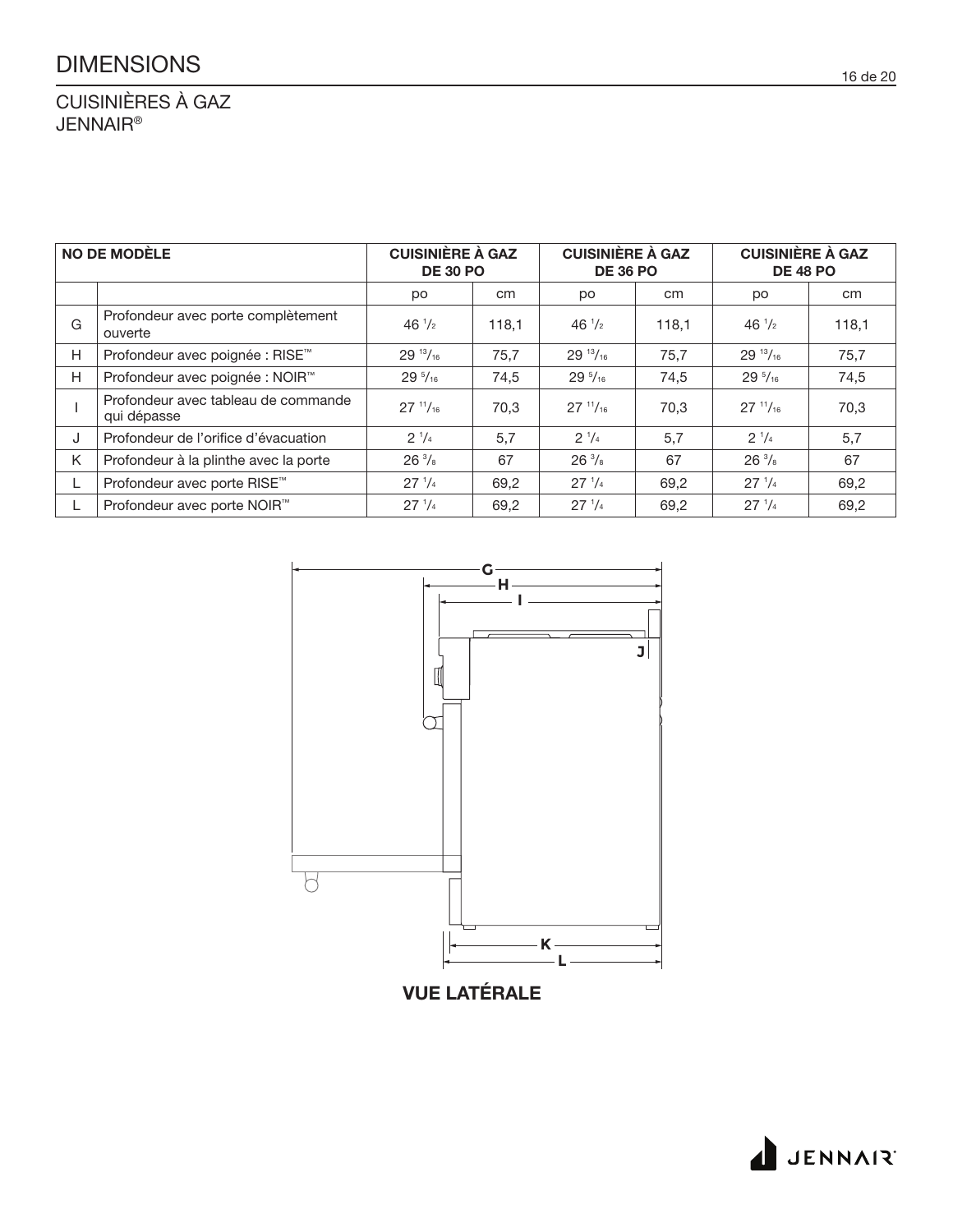### DIMENSIONS 17 de 20

### OUVERTURE ET DÉGAGEMENT DES CUISINIÈRES À GAS JENNAIR®

| NO DE MODÈLE |                                                                        | <b>CUISINIÈRE À GAZ</b><br><b>DE 30 PO</b> |           | <b>CUISINIÈRE À GAZ</b><br><b>DE 36 PO</b> |           | <b>CUISINIÈRE À GAZ</b><br><b>DE 48 PO</b> |           |  |
|--------------|------------------------------------------------------------------------|--------------------------------------------|-----------|--------------------------------------------|-----------|--------------------------------------------|-----------|--|
|              |                                                                        | po (min.)                                  | cm (min.) | po (min.)                                  | cm (min.) | po (min.)                                  | cm (min.) |  |
| A            | Zone de combustion au-dessus de<br>la largeur de la surface de cuisson | 30                                         | 76.2      | 36                                         | 91,4      | 48                                         | 121,9     |  |
| $B^*$        | Bas de la hauteur de l'armoire au-<br>dessus de la surface de cuisson  | 42                                         | 106.7     | 58                                         | 147.3     | 58                                         | 147,3     |  |
| C            | Bas de la hauteur de l'armoire au-<br>dessus du comptoir               | 18                                         | 45,7      | 18                                         | 45,7      | 18                                         | 45,7      |  |
| D            | Distance au mur fixe ou à une<br>matière combustible                   | 12                                         | 30.5      | 12                                         | 30,5      | 12                                         | 30,5      |  |
| E            | Largeur de l'ouverture                                                 | 30                                         | 76,2      | 36                                         | 91,4      | 48                                         | 121,9     |  |
|              |                                                                        |                                            |           |                                            |           |                                            |           |  |

\* Si une hotte ou une caisse de hotte est installée au-dessus de la cuisinière, suivre les instructions de la hotte ou de la caisse de hotte pour connaître les dimensions de dégagement nécessaire au-dessus de la surface de cuisson.

![](_page_16_Figure_4.jpeg)

VUE AVANT

![](_page_16_Picture_6.jpeg)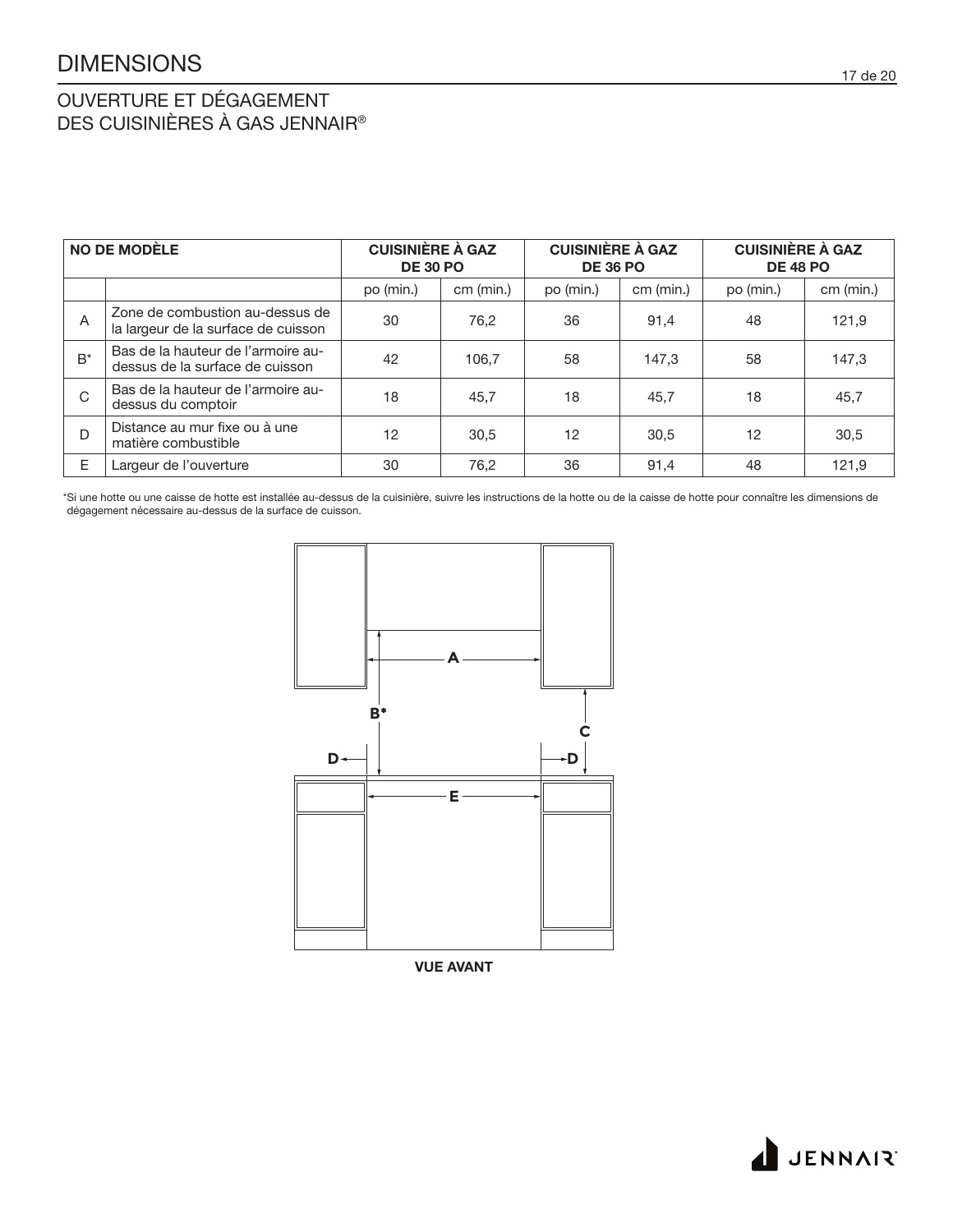# DIMENSIONS 18 de 20

### OUVERTURE ET DÉGAGEMENT DES CUISINIÈRES À GAS JENNAIR®

| NO DE MODÈLE |                                                   | <b>CUISINIÈRE À GAZ</b><br><b>DE 30 PO</b> |                            | <b>CUISINIÈRE À GAZ</b><br><b>DE 36 PO</b> |                            | <b>CUISINIÈRE À GAZ</b><br><b>DE 48 PO</b> |                            |
|--------------|---------------------------------------------------|--------------------------------------------|----------------------------|--------------------------------------------|----------------------------|--------------------------------------------|----------------------------|
|              |                                                   | DO                                         | cm                         | DO                                         | cm                         | DO                                         | cm                         |
|              | Profondeur pour armoire supérieure                | 13 <sub>po</sub><br>(max.)                 | 33 <sub>po</sub><br>(max.) | 13 <sub>po</sub><br>(max.)                 | 33 <sub>po</sub><br>(max.) | 13 <sub>po</sub><br>(max.)                 | 33 <sub>po</sub><br>(max.) |
| $G^*$        | Distance au mur fixe ou à une matière combustible | 1 $\frac{1}{2}$                            | 3,8                        | $1 \frac{1}{2}$                            | 3,8                        | $1 \frac{1}{2}$                            | 3,8                        |

\*Si le mur à l'arrière est fabriqué d'un matériau combustible et qu'aucun dosseret n'est installé, un dégagement minimum de 1<sup>1</sup> ⁄2 po (3,8 cm) est requis.

![](_page_17_Figure_4.jpeg)

VUE LATÉRALE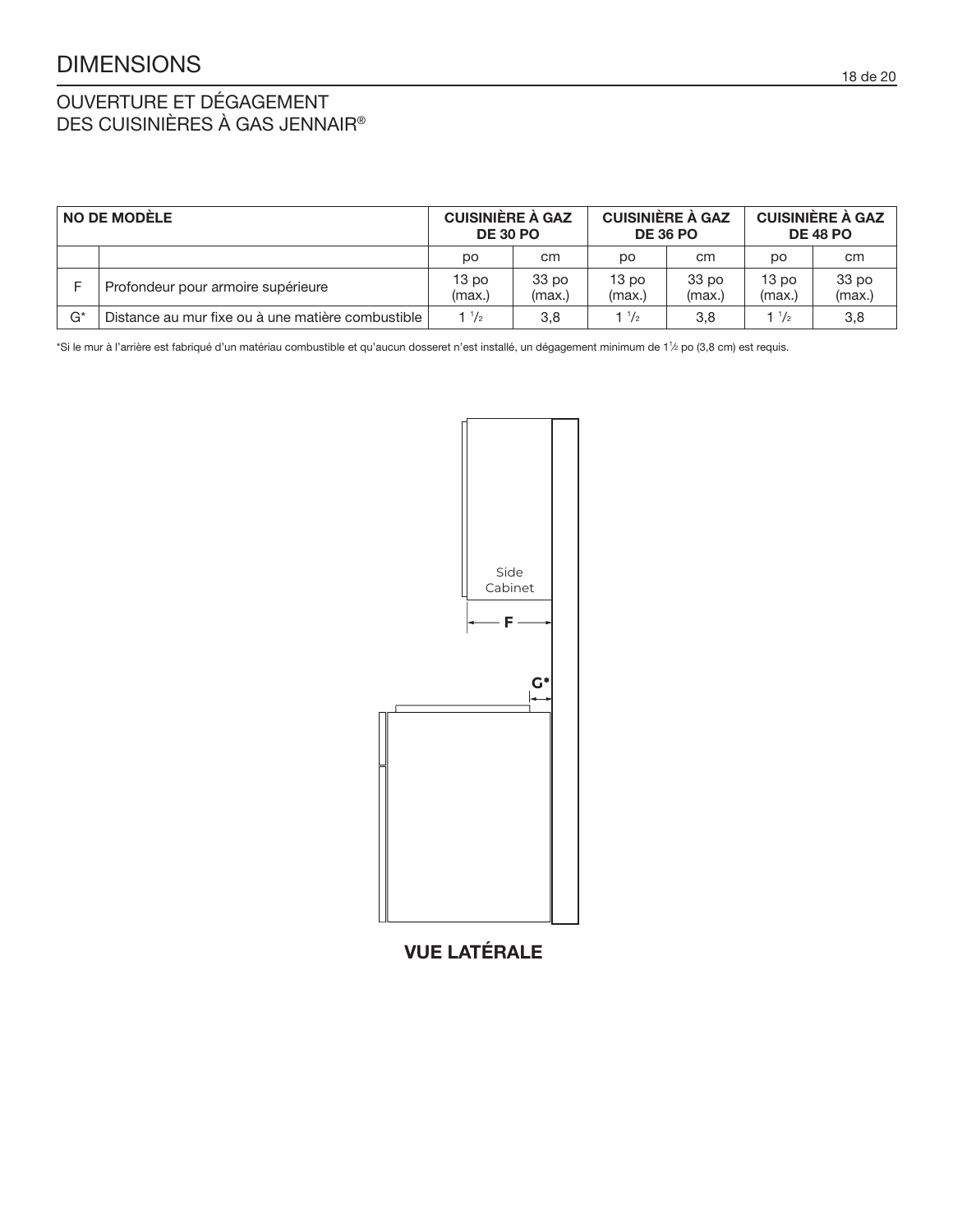CUISINIÈRES À GAZ JENNAIR®

| <b>NO DE MODÈLE</b> |                                  | <b>CUISINIÈRE À GAZ</b><br><b>DE 30 PO</b> |               | <b>CUISINIÈRE À GAZ</b><br><b>DE 36 PO</b> |      | <b>CUISINIÈRE À GAZ</b><br><b>DE 48 PO</b> |       |
|---------------------|----------------------------------|--------------------------------------------|---------------|--------------------------------------------|------|--------------------------------------------|-------|
|                     |                                  | DO                                         | <sub>cm</sub> | DO                                         | cm   | <b>DO</b>                                  | cm    |
|                     | Largeur de la zone électrique    | 22                                         | 55.9          | 28                                         | 71.1 | 40                                         | 101,6 |
| B                   | Hauteur de la zone électrique    | 15                                         | 38,1          | 15                                         | 38.1 | 15                                         | 38,1  |
| С                   | Profondeur de la zone électrique | 5                                          | 12,7          |                                            | 12.7 |                                            | 12.7  |

#### LISTE DE VÉRIFICATION DES SPÉCIFICATIONS ÉLECTRIQUES

- L'appareil doit être alimenté par un circuit mis à la terre de 240 V
- CA à 60 Hz seulement et protégé par fusible de 15 A.
- Un circuit dédié est recommandé.

### LARGEUR AU CONDUIT ÉLECTRIQUE

![](_page_18_Figure_8.jpeg)

VUE ARRIÈRE

### ZONE RECOMMANDÉE POUR LA PRISE ÉLECTRIQUE

![](_page_18_Figure_11.jpeg)

![](_page_18_Picture_14.jpeg)